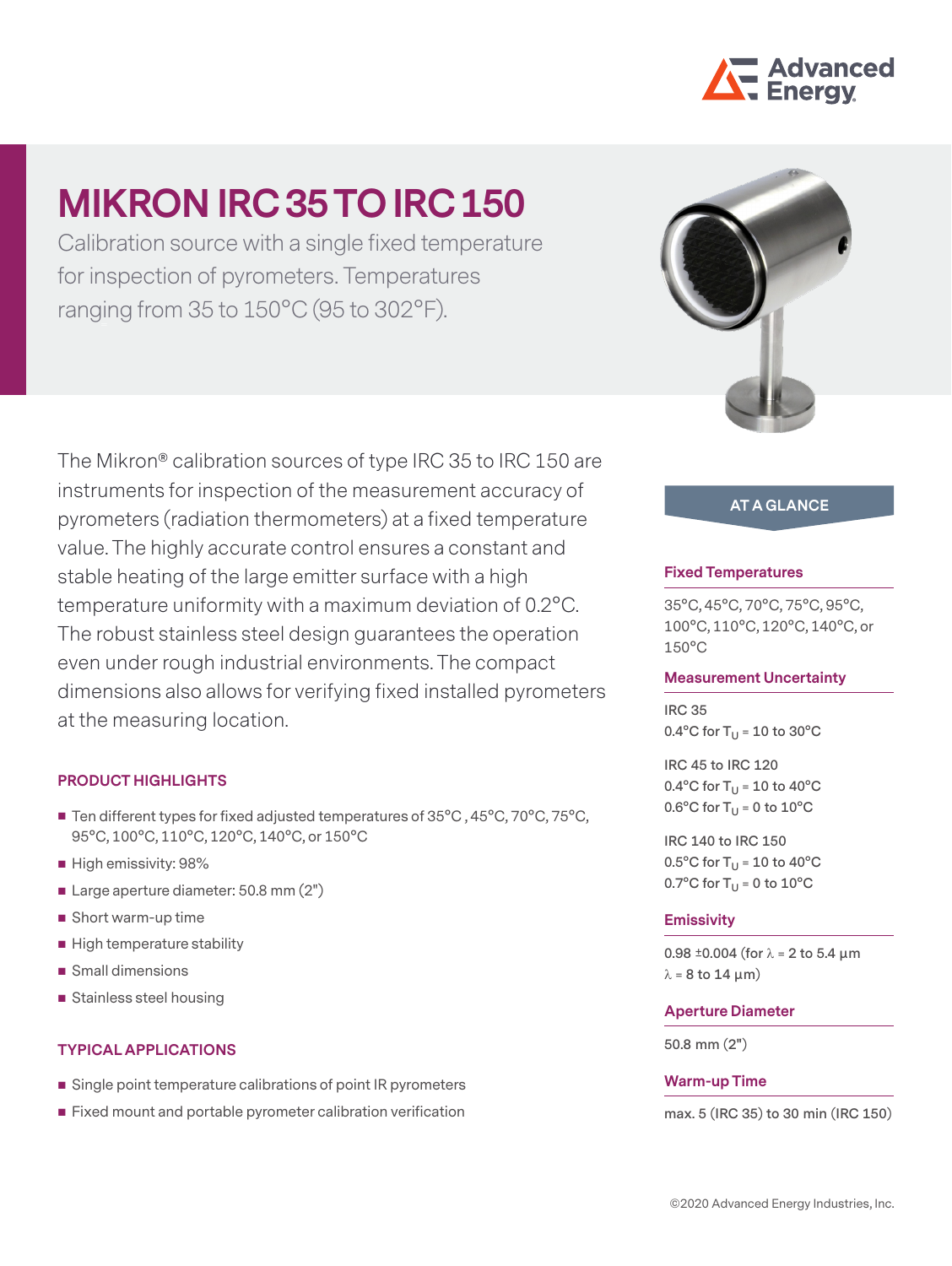# **MIKRON IRC 45 TO IRC 150**

# **TECHNICAL DATA**

| <b>Measurement Specifications</b>               |                                                                                                                                                      |                                                              |  |
|-------------------------------------------------|------------------------------------------------------------------------------------------------------------------------------------------------------|--------------------------------------------------------------|--|
| <b>Fixed Temperature</b><br>(dependent on type) | 35°C (95°F), 45°C (113°F), 70°C (158°F), 75°C (167°F), 95°C (203°F), 100°C (212°F), 110°C (230°F), 120°C<br>(248°F), 140°C (284°F), or 150°C (302°F) |                                                              |  |
| <b>Temperature Uncertainty</b>                  | <b>IRC 35</b>                                                                                                                                        | 0.4°C for $T_{11}$ = 10 to 30°C                              |  |
|                                                 | IRC 45 to IRC 120                                                                                                                                    | 0.4°C for $T_{11}$ = 10 to 40°C                              |  |
|                                                 |                                                                                                                                                      | $0.6^{\circ}$ C for T <sub>11</sub> = 0 to 10 <sup>o</sup> C |  |
|                                                 | IRC 140 to IRC 150                                                                                                                                   | 0.5°C for $T_{11}$ = 10 to 40°C                              |  |
|                                                 |                                                                                                                                                      | 0.7°C for $T_{11}$ = 0 to 10°C                               |  |
| Stability                                       | $0.1^{\circ}$ C                                                                                                                                      |                                                              |  |
| <b>Temperature Uniformity</b>                   | $0.2^{\circ}$ C (central area $\emptyset$ 45 mm)                                                                                                     |                                                              |  |
| Emissivity $\varepsilon$                        | $0.98 \pm 0.004$ (for $\lambda = 2$ to 5.4 $\mu$ m $\lambda = 8$ to 14 $\mu$ m)                                                                      |                                                              |  |
| Aperture Diameter                               | $50.8$ mm $(2")$                                                                                                                                     |                                                              |  |
| Repeatability                                   | $0.2^{\circ}$ C                                                                                                                                      |                                                              |  |
| Warm-up Time                                    | max 5 (IRC 35) to 30 min (IRC 150)                                                                                                                   |                                                              |  |

| <b>Environmental and Electrical Specifications</b> |                                                           |                                                                                                           |  |
|----------------------------------------------------|-----------------------------------------------------------|-----------------------------------------------------------------------------------------------------------|--|
| <b>Operating Temperature</b>                       | <b>IRC 35</b>                                             | 0 to 30°C (32 to 86°F)                                                                                    |  |
|                                                    | IRC 45 to IRC 150                                         | 0 to 40 $^{\circ}$ C (32 to 104 $^{\circ}$ F), temporary (2 min) up to 70 $^{\circ}$ C (158 $^{\circ}$ F) |  |
| Storage Temperature                                | 0 to 70°C (32 to 158°F)                                   |                                                                                                           |  |
| <b>Relative Humidity</b>                           | 10 to 85%, non-condensing conditions                      |                                                                                                           |  |
| Status LED:                                        | Green: warm-up                                            |                                                                                                           |  |
|                                                    | Orange: ready for operation                               |                                                                                                           |  |
|                                                    | Red: overheating                                          |                                                                                                           |  |
| <b>Protection Class</b>                            | IP50 (EN 60529)                                           |                                                                                                           |  |
| Dimensions $(\emptyset \times D \times H)$         | 64.5 mm x 81.0 mm x 133.5 mm (~2.54" x 3.19" x 5.26")     |                                                                                                           |  |
| Weight                                             | $0.85$ kg $(-1.88$ lbs)                                   |                                                                                                           |  |
| Power Supply                                       | 24 V DC, max 1 A                                          |                                                                                                           |  |
| <b>CE Certified</b>                                | According to EU directives about electromagnetic immunity |                                                                                                           |  |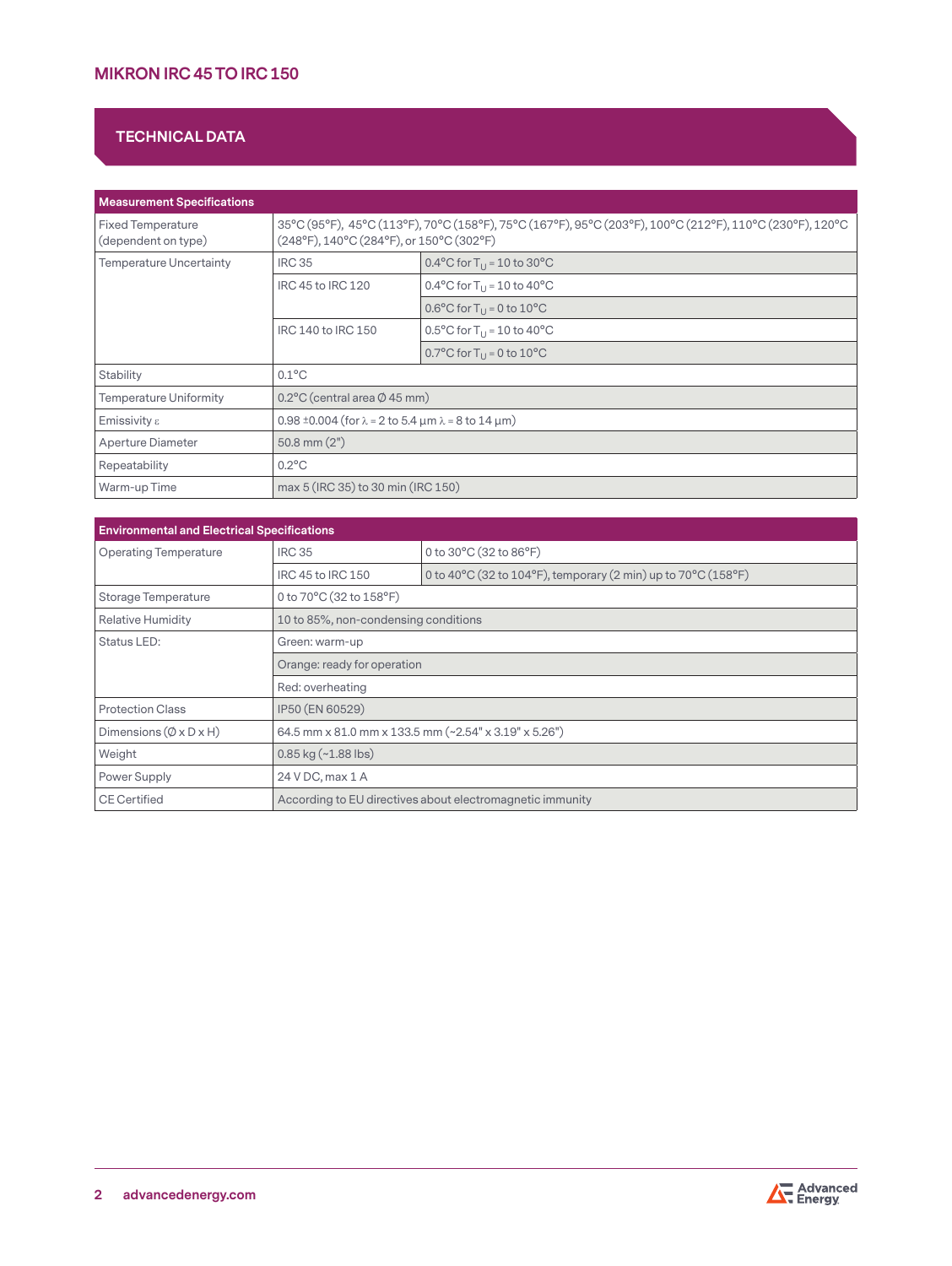# **REFERENCE NUMBERS**

| <b>PN</b>   | <b>Description</b>         |
|-------------|----------------------------|
| 43001-10350 | Calibration source IRC 35  |
| 3891130     | Calibration source IRC 45  |
| 3891140     | Calibration source IRC 70  |
| 3891150     | Calibration source IRC 75  |
| 3891160     | Calibration source IRC 95  |
| 3891170     | Calibration source IRC 100 |
| 3891180     | Calibration source IRC 110 |
| 3891410     | Calibration source IRC 120 |
| 3891190     | Calibration source IRC 140 |
| 3891200     | Calibration source IRC 150 |

## **Scope of Delivery**

Calibration source, stand, power supply 230 VAC  $\Rightarrow$  24 VDC, user manual, works certificate

# **ACCESSORIES**

| PN      | <b>Description</b>   |
|---------|----------------------|
| 3890420 | Plastic carrying bag |